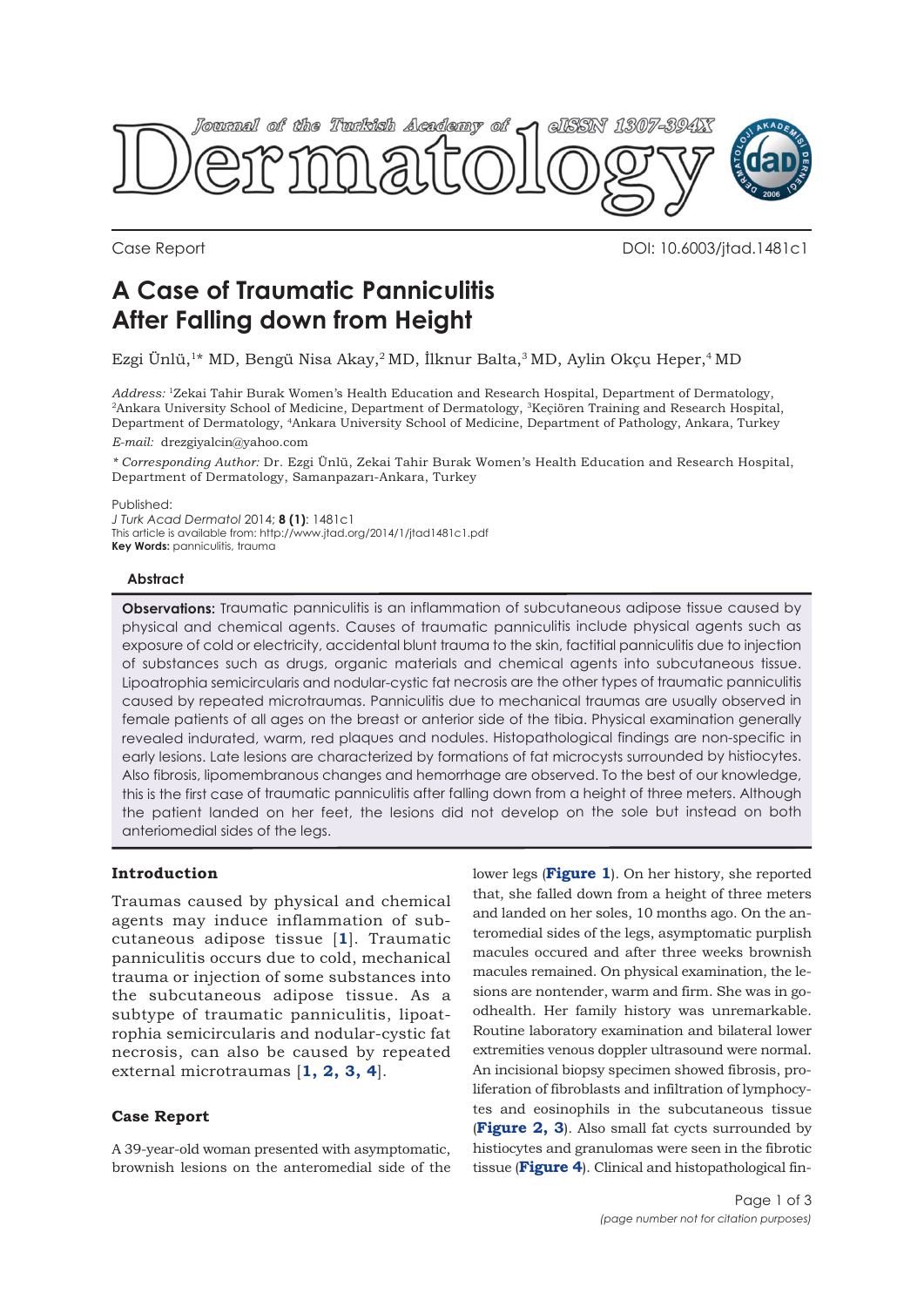

**Figure 1.** Brown discolaration in both lower extremities

dings were consistent with the diagnosis of traumatic panniculitis. The patient was kept under followup without treatment.

## **Discussion**

Accidental traumas to the skin may induce inflammation in the subcutaneous adipose tissue. Panniculitis caused by mechanical trauma are diagnosed as indurated, warm, red plaques and nodules. The main localizations are on breast and the anterior side of the tibia in women. Nodular-cystic fat necrosis and lipoatrophia semicircularis are subtypes of traumatic panniculitis. Some authors believe also cold and factitial panniculitis are the forms of traumatic panniculitis while the others thought them as specific forms of panniculitis [**2, 5**].

Nodular-cystic fat necrosis was first described as multiple nodules on the breast of a 52-year-

old woman in 1975 which was named as well circumscribed fat necrosis [**6**]. Then different nomenclatures were used such as nodularcystic fat necrosis, mobile encapsulated lipoma, nodular fat necrosis and posttraumatic fat degeneration and herniation, and encapsulated necrosis [**7, 8, 9, 10**]. It is mostly seen on the legs of women as well-defined, mobile nodules. Only 40% of the patients remember previous trauma [**4**].

Lipoatrophia semicircularis is a rare condition described by *Gschwandtner* and *Munzberger* in 1974 [**11**]. It is mostly seen in women in thirties and charecterized by atrophic, bandlike horizontal depressions measuring 2 to 4 cm in width on the anterolateral side of the thighs [**12**]. Lesions occur in a few weeks due to repeated traumas and resolve within 9 months to 4 years after avoiding the trauma [**3**]. *Bloch* and *Runne* suggested that the patients who have a congenital abnormality of lateral femoral circumflex artery, are tend to occur the disease after repeated microtraumas due to impaired circulation in the affected area [**13**]. *Senecal* et al. reported 18 cases in the same company and thought that the main reason was repeated external microtraumas, not a congenital abnormality [**14**]. Most of the authors believed that the cause of lipoatrophia semicircularis was repeated mechanical microtraumas [**3, 12, 15**].

Histopathological examination is non-specific in early lesions of traumatic panniculitis. Inflammatory infiltration of lymphocytes and macrophages around blood vessels and septa are observed. Late lesions are characterized by



**Figure 2.** The increase in the fibrous collagen fibre tissue that enlarges the septum and narrows the lobular area, lifts up the subcutaneous fatty tissue,  $H+E \times 25$ 



**Figure 3.** Fibroblast and vascular proliferation in the fibrous collagen tissue, mixed with lymphocyte dominant mixed inflammatory cell infiltration and scattered eosinophil leukocytes, H + E x 400